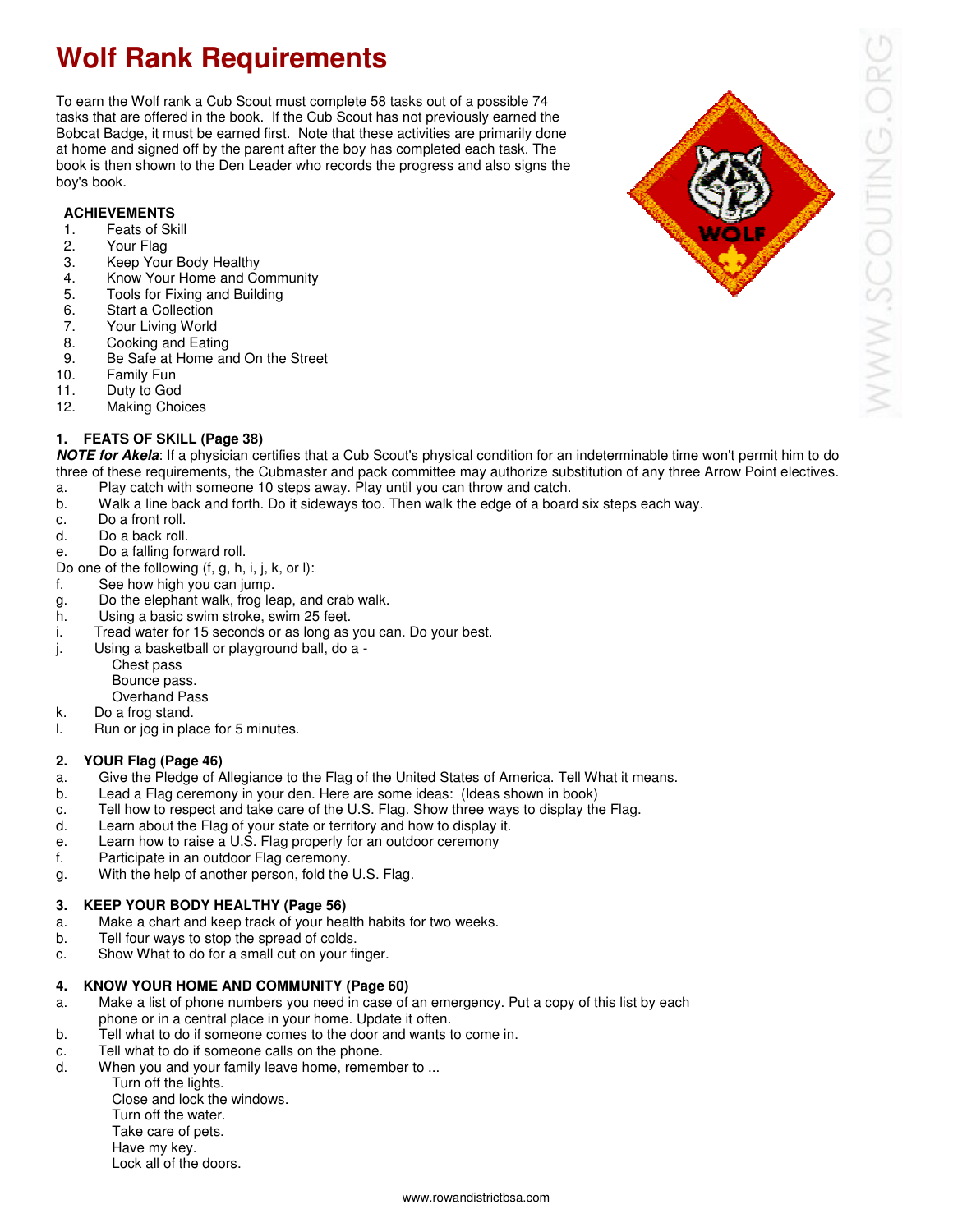- e. Talk with your family members. Agree on the household jobs you will be responsible for. Make a list of your jobs and mark off when you have finished them. Do this for one month.
- f. Visit an important place in your community, such as a historic or government location. Explain why it is important.

#### **5. TOOLS FOR FIXING AND BUILDING (Page 64)**

- a. Point out and name seven tools. Do this at home, or go to a hardware store with an adult. Tell What each tool does.<br>b. Show how to us
- Show how to use pliers.
- c. Identify a Philips head and a standard screw. Then use the right tool to drive and then remove one from a board.
- d. Show how to use a hammer.
- e. Make a birdhouse, a set of bookends, or something else useful.

# **6. START A COLLECTION (Page 70)**

- a. Complete the Character Connection for Positive Attitude.
- **Know .** Discuss with your family how a cheerful and positive attitude will help you do your best at school and in other areas of your life.

**Commit.** Discuss with your family how gathering items for a collection may be difficult. How does a

hopeful and cheerful attitude help you to keep looking for more items.

Why is a positive attitude important?

**Practice**. Practice having a positive attitude while doing the requirements for "Start a Collection."

- b. Make a collection of anything you like. Start with 10 things. Put them together in a neat way.<br>c. Show and explain your collection to another person.
- Show and explain your collection to another person.

# **7. YOUR LIVING WORLD (Page 74)**

This achievement is also part of the Cub Scout World Conservation Award and Cub Scouting's Leave No Trace Award. a. Complete the Character Connection for Respect.

**Know.** Discuss these questions with your family: What things have people done to show a lack of

respect to our world? Why is it important to respect our environment and natural resources?

How can you show respect for your environment?

**Commit.** Discuss with your family how you feel when you see places in your neighborhood that have lots of litter. Name one thing you can do to help the environment.

**Practice**. Practice being respectful while doing the requirements for "Your Living World."

- b. Land, air and water can get dirty. Discuss with your family ways this can happen.
- c. It takes a lot of energy to make glass, cans, and paper products. You can help save energy by collecting these items for use again. Find out how recycling is done where you live. Find out What items you can recycle.
- d. With an adult, pick up litter in your neighborhood. Wear gloves to protect your hands against germs and cuts from sharp objects.
- e. With an adult, find three stories that tell how people are protecting our world. Read and discuss them together.
- f. Besides recycling, there are other ways to save energy. List three ways you can save energy, and do them.

# **8. COOKING AND EATING (Page 78)**

- a. Study the Food Guide Pyramid. Name some foods from each of the food groups shown in the pyramid.
- b. Plan the meals you and your family should have for one day. List things your family should have from the food groups shown in the Food Group Pyramid. At each meal, you should have foods from at least three food groups.
- c. Help fix at least one meal for your family. Help set the table, cook the food, and wash the dishes.
- d. Fix your own breakfast. Wash and put away the dishes.
- e. With an adult, help to plan, prepare, and cook an outdoor meal.

# **9. BE SAFE AT HOME AND ON THE STREET (Page 82)**

a. Complete the Character Connection for Responsibility.

**Know.** Discuss these questions with your family: How does being responsible help us be safe?

Within the past week, how did you show responsibility?

**Commit.** Discuss these questions with your family: What happens when people are not responsible? What things can make you forget to be responsible? What things will help you be more responsible?

**Practice.** Practice being responsible while doing the requirements for "Be Safe at Home and on the Street."

- b. WITH AN ADULT, check your home for hazards and know how to make your home safe.
- c. WITH AN ADULT, check your home for danger from fire.<br>d. Practice good rules of street and road safety.
- Practice good rules of street and road safety.
- e. Know the rules of bike safety.

# **10. FAMILY FUN (Page 88)**

Do requirement a and do TWO of requirements 10b through 10g:

a. Complete the Character Connection for Cooperation.

**Know.** Discuss these questions with your family: What is "cooperation"? Why do people need to cooperate when they are doing things together? Name some ways that you can be helpful and cooperate with others.

**Commit.** Discuss with your family What makes it hard to cooperate. How do listening, sharing, and

persuading help us cooperate?

**Practice**. Practice being cooperative while doing the requirements for "Family Fun."